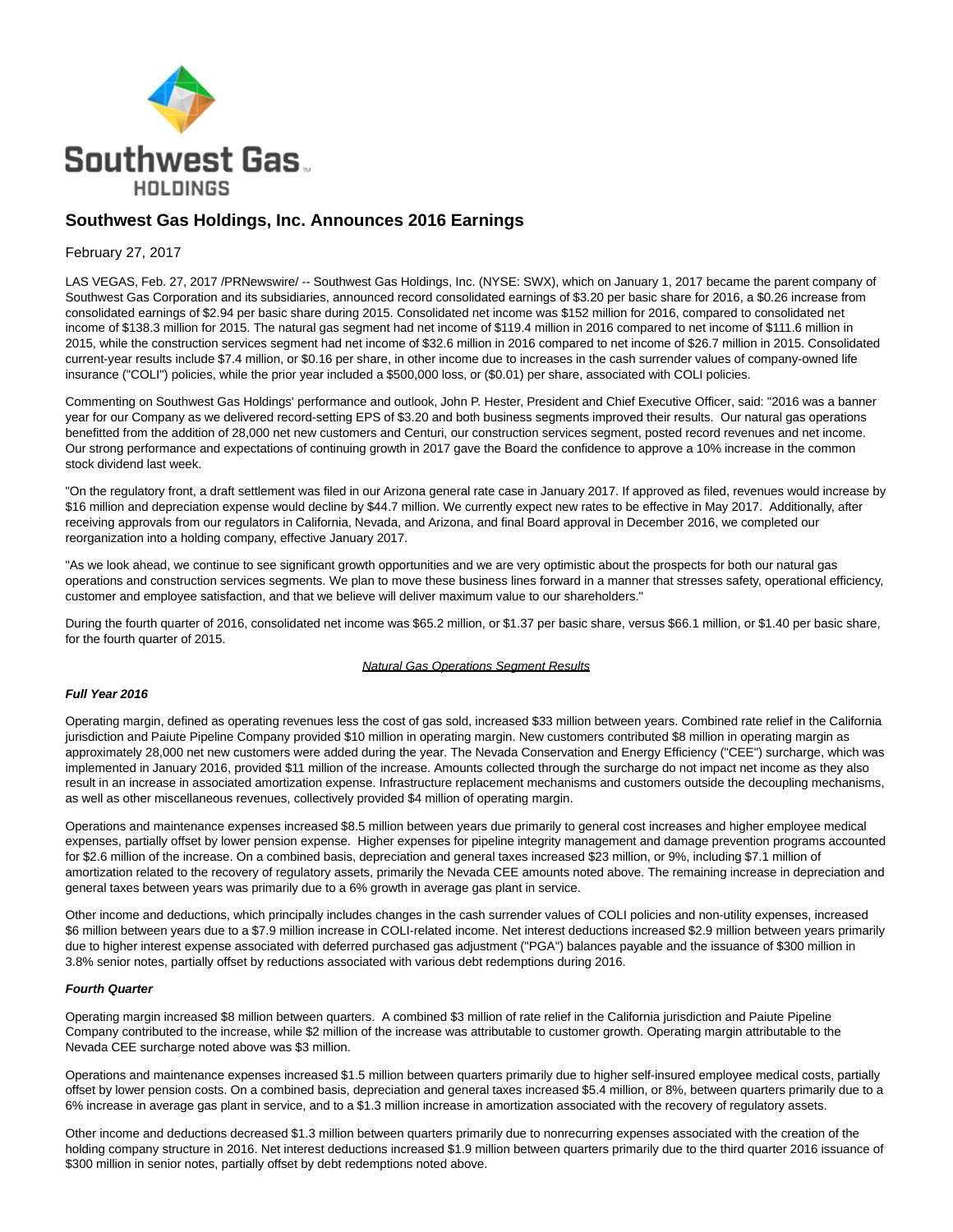# **Full Year 2016**

Revenues increased \$130 million between years primarily due to work performed on certain large bid projects and additional pipe replacement work. Additionally, favorable weather conditions in the mid-western and north-eastern parts of the United States and in Canada during 2016 provided an extended construction season. Construction expenses increased \$126 million between years due primarily to additional pipe replacement work, higher labor costs experienced due to changes in the mix of work with existing customers, and greater operating expenses to support increased growth in operations.

Depreciation and amortization expense declined \$1 million overall primarily due to a reduction in depreciation associated with an extension of the estimated useful lives of certain depreciable equipment, partially offset by an increase in depreciation on additional equipment purchased to support the growing volume of work. Net interest deductions declined \$1 million between years primarily due to lower interest rates on outstanding borrowings during the year and a decrease in the average line of credit balance outstanding during 2016.

#### **Fourth Quarter**

Revenues increased \$11.1 million between quarters, primarily due to additional pipe replacement work. Construction expenses increased \$15.2 million between quarters primarily due to the additional pipe replacement work. These figures include the impact of a \$4 million favorable change order settlement on an industrial project in Canada recognized in the fourth quarter of 2015.

Depreciation and amortization expense decreased \$2.7 million between quarters due to a reduction in depreciation associated with the extension of the estimated useful lives of certain depreciable equipment, partially offset by depreciation on additional equipment purchased to support the growing volume of work.

#### Outlook for 2017

#### Natural Gas Segment:

- Operating margin for 2017 is anticipated to benefit from new rates associated with the Arizona general rate case (beginning May 2017), customer growth (similar to 2016), infrastructure tracker mechanisms, expansion projects, and California attrition. Combined, these items are expected to produce approximately 2% in incremental margin.
- Operations and maintenance expense is expected to track generally with inflationary changes and customer growth rates. Despite the anticipated growth in gas plant in service (approximately 6% to 7%), depreciation and general taxes combined are expected to decrease due to the depreciation rate reduction expected to be approved in our Arizona general rate case settlement (effective May 2017).
- Operating income is expected to increase by 10% to 12% between years.
- Net interest deductions for 2017 are expected to be relatively flat compared to 2016.
- Changes in cash surrender values of COLI policies will continue to be subject to volatility, as evidenced by \$7.4 million of income in 2016, compared to a \$500,000 loss in 2015. Management generally anticipates longer term normal increases in COLI cash surrender values to range from \$3 million to \$5 million on an annual basis.
- Capital expenditures in 2017 are estimated at approximately \$570 million, in support of customer growth, system improvements, and accelerated pipe replacement programs.

Construction Services Segment:

- Centuri has a strong base of large utility clients (many with multi-year pipe replacement programs) that are expected to sustain, and over time, grow its business. Revenues for 2017 are anticipated to be 2% to 5% greater than 2016 levels.
- Operating income is expected to be approximately 5% to 5.5% of revenues.
- Based on the current interest rate environment, net interest deductions for 2017 are expected to be between \$6 million and \$7 million.
- These collective expectations are before consideration of the portion of earnings attributable to the noncontrolling interests. Additionally, changes in foreign exchange rates could influence results.

Southwest Gas Holdings has two business segments:

Centuri Construction Group, Inc. is a comprehensive construction services enterprise dedicated to meeting the growing demands of North American utilities, energy, and industrial markets. Centuri derives revenue from installation, replacement, repair, and maintenance of energy distribution systems, and developing industrial construction solutions primarily for energy services utilities.

Southwest Gas Corporation provides safe and reliable natural gas service to 1,984,000 customers in Arizona, Nevada, and California.

**Forward-Looking Statements**: This press release contains forward-looking statements within the meaning of Section 27A of the Securities Act of 1933, as amended, and Section 21E of the Securities Exchange Act of 1934, as amended. Such statements include, without limitation, statements regarding Southwest Gas Holdings, Inc. (the "Company") and the Company's expectations, hopes or intentions regarding the future. These forward looking statements can often be identified by the use of words such as "will", "predict", "continue", "forecast", "expect", "believe", "anticipate", "outlook", "could", "target", "project", "intend", "plan", "seek", "estimate", "should", "may" and "assume", as well as variations of such words and similar expressions referring to the future, and include (without limitation) statements regarding expectations of continuing growth in 2017, the draft settlement for the Arizona general rate case, and the anticipated effects on the Company if such settlement is approved (and when the resulting rates would go into effect), the Company's significant growth opportunities and optimism about the future, as well as the plan to move business lines forward and the